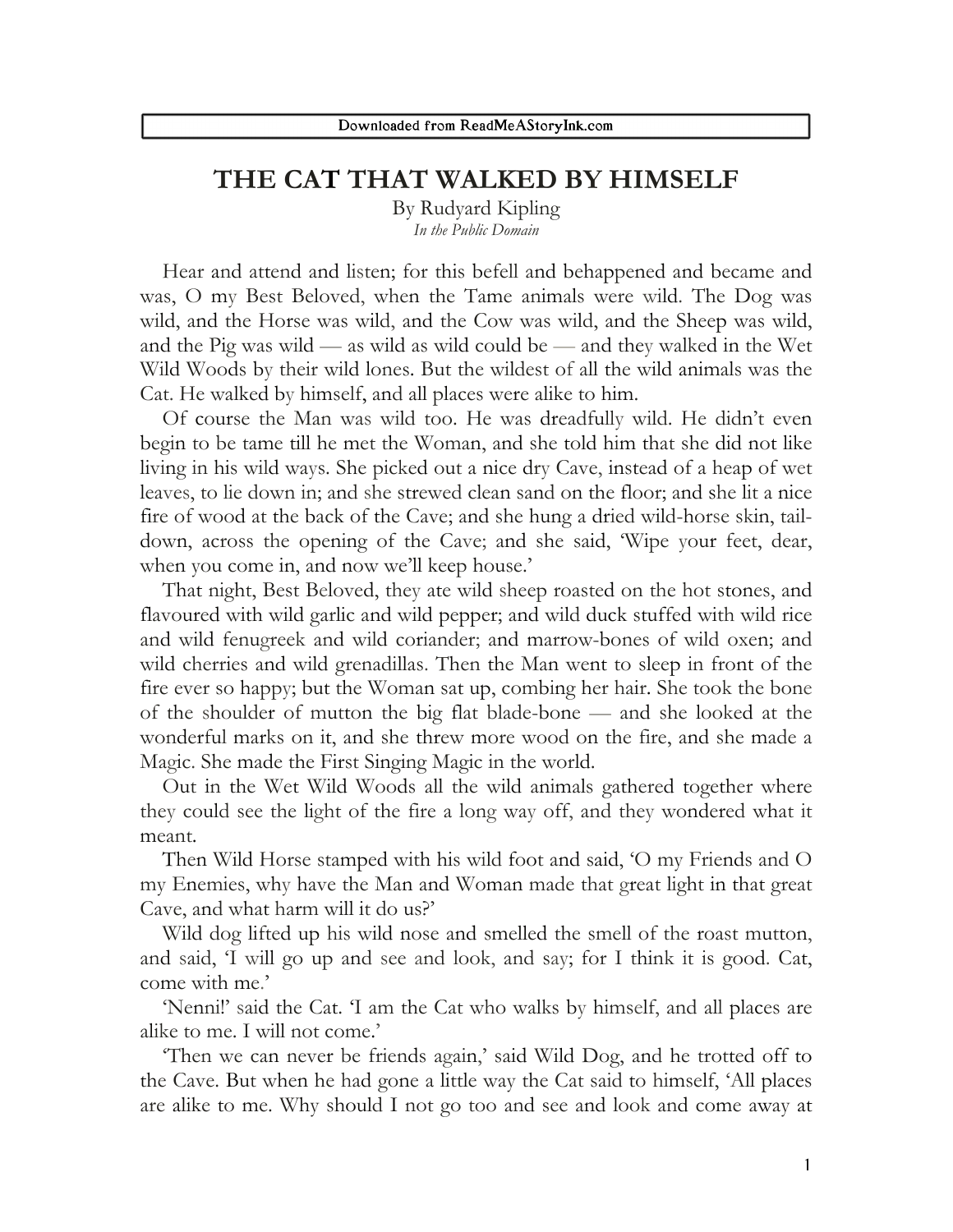my own liking?' So he slipped after Wild Dog softly, very softly, and hid himself where he could hear everything.

When Wild Dog reached the mouth of the Cave he lifted up the dried horseskin with his nose and sniffed the beautiful smell of the roast mutton, and the Woman, looking at the blade-bone, heard him, and laughed, and said, 'Here comes the first. Wild Thing out of the Wild Woods, what do you want?'

Wild Dog said, 'O my Enemy and Wife of my Enemy, what is this that smells so good in the Wild Woods?'

Then the Woman picked up a roasted mutton-bone and threw it to Wild Dog, and said, 'Wild Thing out of the Wild Woods, taste and try.' Wild Dog gnawed the bone, and it was more delicious than anything he had ever tasted, and he said, 'O my Enemy and Wife of my Enemy, give me another.'

The Woman said 'Wild Thing out of the Wild Woods, help my Man to hunt through the day and guard this Cave at night, and I will give you as many roast bones as you need.'

'Ah!' said the Cat, listening. 'This is a very wise Woman, but she is not so wise as I am.'

Wild Dog crawled into the Cave and laid his head on the Woman's lap, and said, 'O my Friend and Wife of my Friend, I will help your Man to hunt through the day, and at night I will guard your Cave.'

'Ah!' said the Cat, listening. 'That is a very foolish Dog.' And he went back through the Wet Wild Woods waving his wild tail, and walking by his wild lone. But he never told anybody.

When the Man woke up he said, 'What is Wild Dog doing here?' And the Woman said, 'His name is not Wild Dog any more, but the First Friend, because he will be our friend for always and always and always. Take him with you when you go hunting.'

Next night the Woman cut great green armfuls of fresh grass from the water-meadows, and dried it before the fire, so that it smelt like new-mown hay, and she sat at the mouth of the Cave and plaited a halter out of horse-hide, and she looked at the shoulder-of-mutton bone — at the big broad blade-bone — and she made a Magic. She made the Second Singing Magic in the world.

Out in the Wild Woods all the wild animals wondered what had happened to Wild Dog, and at last Wild Horse stamped with his foot and said, 'I will go and see and say why Wild Dog has not returned. Cat, come with me.'

'Nenni!' said the Cat. 'I am the Cat who walks by himself, and all places are alike to me. I will not come.' But all the same he followed Wild Horse softly, very softly, and hid himself where he could hear everything.

When the Woman heard Wild Horse tripping and stumbling on his long mane, she laughed and said, 'Here comes the second. Wild Thing out of the Wild Woods, what do you want?'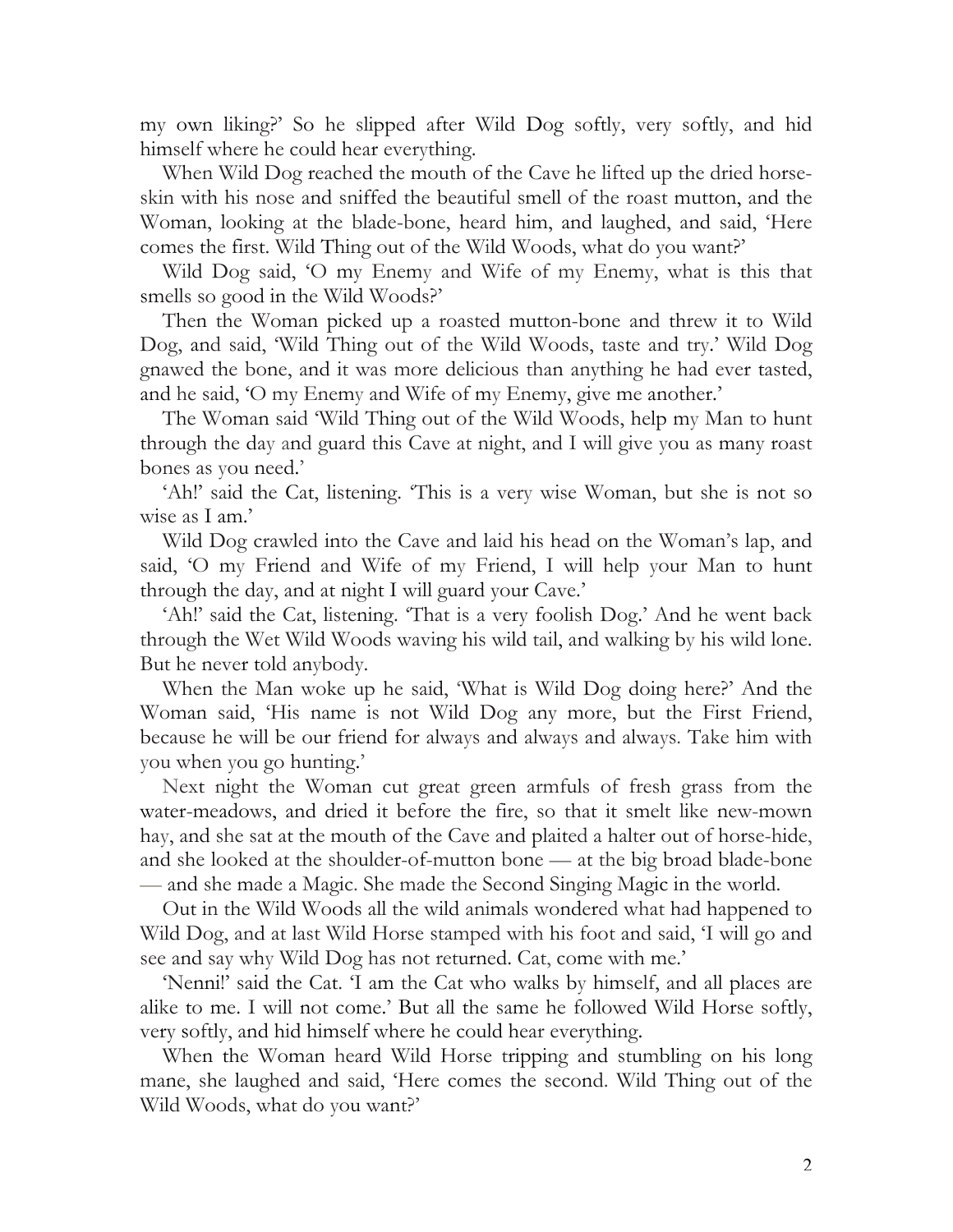Wild Horse said, 'O my Enemy and Wife of my Enemy, where is Wild  $\text{Dog?}'$ 

The Woman laughed, and picked up the blade-bone and looked at it, and said, 'Wild Thing out of the Wild Woods, you did not come here for Wild Dog, but for the sake of this good grass.'

And Wild Horse, tripping and stumbling on his long mane, said, 'That is true; give it me to eat.'

The Woman said, 'Wild Thing out of the Wild Woods, bend your wild head and wear what I give you, and you shall eat the wonderful grass three times a day.'

'Ah!' said the Cat, listening. 'This is a clever Woman, but she is not so clever as I am.'

Wild Horse bent his wild head, and the Woman slipped the plaited-hide halter over it, and Wild Horse breathed on the Woman's feet and said, 'O my Mistress, and Wife of my Master, I will be your servant for the sake of the wonderful grass.'

'Ah!' said the Cat, listening. 'That is a very foolish Horse.' And he went back through the Wet Wild Woods, waving his wild tail and walking by his wild lone. But he never told anybody.

When the Man and the Dog came back from hunting, the Man said, 'What is Wild Horse doing here?' And the Woman said, 'His name is not Wild Horse any more, but the First Servant, because he will carry us from place to place for always and always and always. Ride on his back when you go hunting.'

Next day, holding her wild head high that her wild horns should not catch in the wild trees, Wild Cow came up to the Cave, and the Cat followed, and hid himself just the same as before; and everything happened just the same as before; and the Cat said the same things as before; and when Wild Cow had promised to give her milk to the Woman every day in exchange for the wonderful grass, the Cat went back through the Wet Wild Woods waving his wild tail and walking by his wild lone, just the same as before. But he never told anybody. And when the Man and the Horse and the Dog came home from hunting and asked the same questions same as before, the Woman said, 'Her name is not Wild Cow any more, but the Giver of Good Food. She will give us the warm white milk for always and always and always, and I will take care of her while you and the First Friend and the First Servant go hunting.'

Next day the Cat waited to see if any other Wild Thing would go up to the Cave, but no one moved in the Wet Wild Woods, so the Cat walked there by himself; and he saw the Woman milking the Cow, and he saw the light of the fire in the Cave, and he smelt the smell of the warm white milk.

Cat said, 'O my Enemy and Wife of my Enemy, where did Wild Cow go?'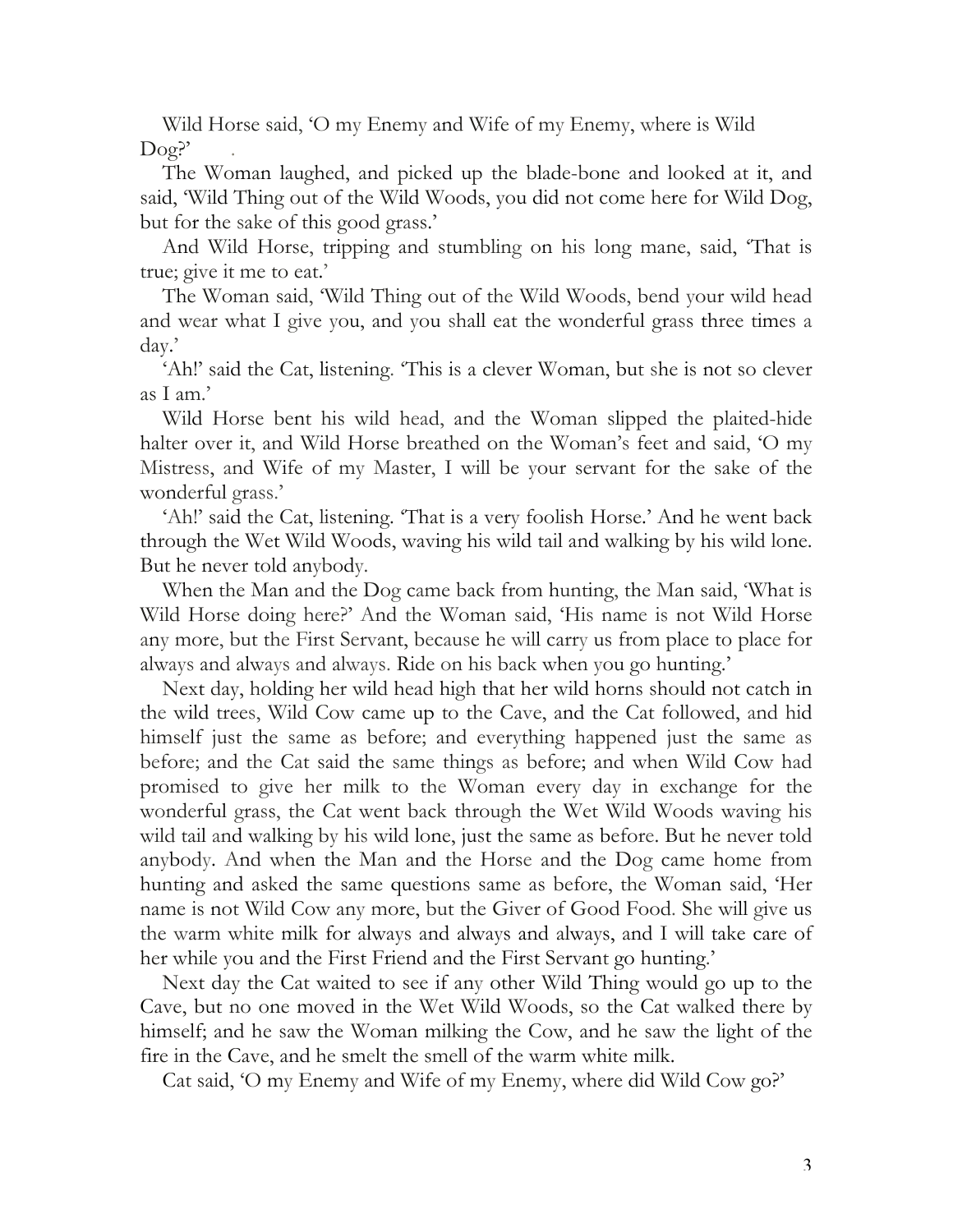The Woman laughed and said, 'Wild Thing out of the Wild Woods, go back to the Woods again, for I have braided up my hair, and I have put away the magic blade-bone, and we have no more need of either friends or servants in our Cave.'

Cat said, 'I am not a friend, and I am not a servant. I am the Cat who walks by himself, and I wish to come into your Cave.'

Woman said, 'Then why did you not come with First Friend on the first night?'

Cat grew very angry and said, 'Has Wild Dog told tales of me?'

Then the Woman laughed and said, 'You are the Cat who walks by himself, and all places are alike to you. You are neither a friend nor a servant. You have said it yourself. Go away and walk by yourself in all places alike.'

Then Cat pretended to be sorry and said, 'Must I never come into the Cave? Must I never sit by the warm fire? Must I never drink the warm white milk? You are very wise and very beautiful. You should not be cruel even to a Cat.'

Woman said, 'I knew I was wise, but I did not know I was beautiful. So I will make a bargain with you. If ever I say one word in your praise, you may come into the Cave.' .

'And if you say two words in my praise?' said the Cat.

'I never shall,' said the Woman, 'but if I say two words in your praise, you may sit by the fire in the Cave.'

'And if you say three words?' said the Cat.

'I never shall,' said the Woman, 'but if I say three words in your praise, you may drink the warm white milk three times a day for always and always and always.'

Then the Cat arched his back and said, 'Now let the Curtain at the mouth of the Cave, and the Fire at the back of the Cave, and the Milk-pots that stand beside the Fire, remember what my Enemy and the Wife of my Enemy has said.' And he went away through the Wet Wild Woods waving his wild tail and walking by his wild lone.

That night when the Man and the Horse and the Dog came home from hunting, the Woman did not tell them of the bargain that she had made with the Cat, because she was afraid that they might not like it.

Cat went far and far away and hid himself in the Wet Wild Woods by his wild lone for a long time till the Woman forgot all about him. Only the Bat the little upside-down Bat — that hung inside the Cave knew where Cat hid; and every evening Bat would fly to Cat with news of what was happening. .

One evening Bat said, 'There is a Baby in the Cave. He is new and pink and fat and small, and the Woman is very fond of him.'

'Ah,' said the Cat, listening. 'But what is the Baby fond of?'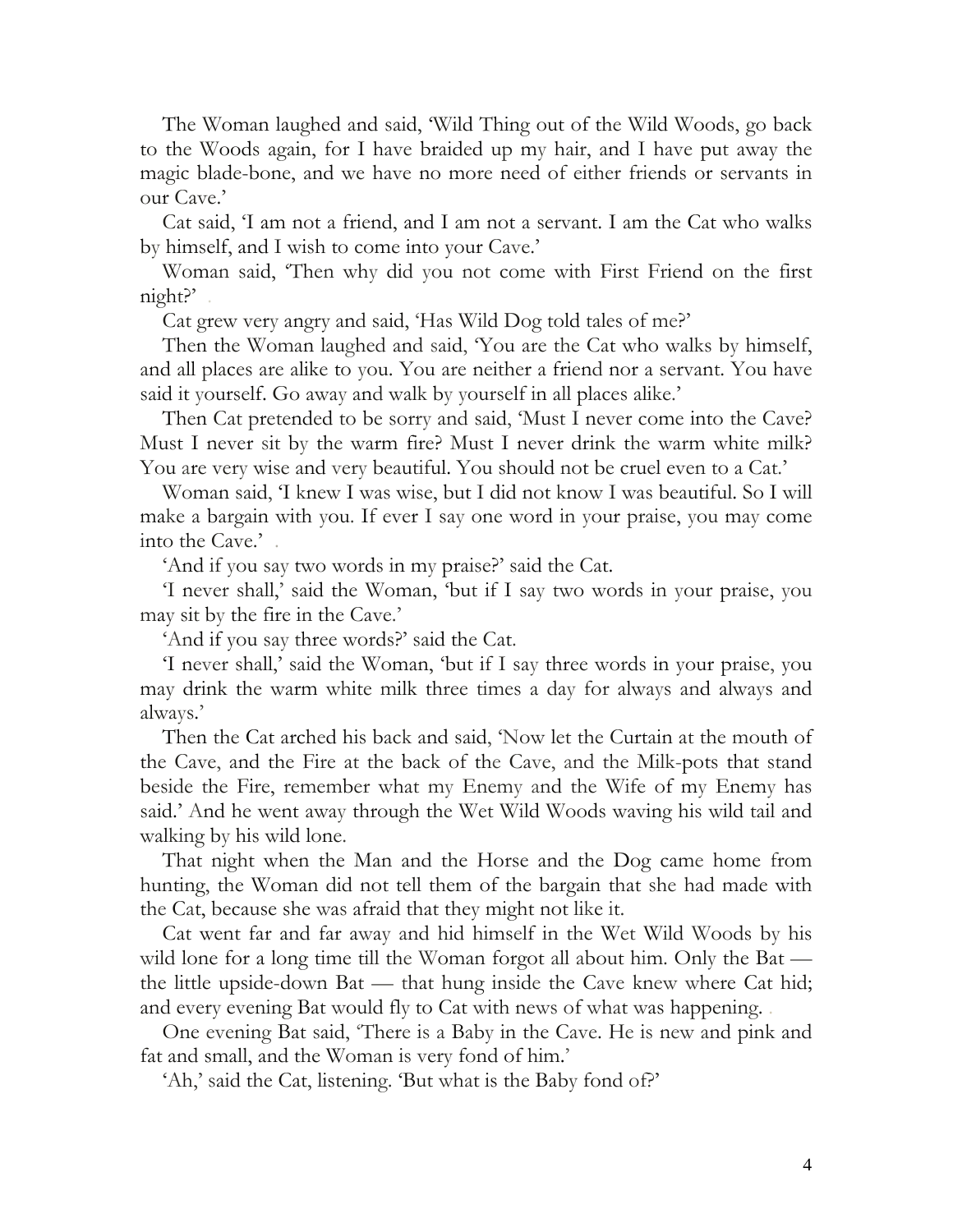'He is fond of things that are soft and tickle,' said the Bat. 'He is fond of warm things to hold in his arms when he goes to sleep. He is fond of being played with. He is fond of all those things.'

'Ah,' said the Cat, listening. 'Then my time has come.'

Next night Cat walked through the Wet Wild Woods and hid very near the Cave till morning-time, and Man and Dog and Horse went hunting. The Woman was busy cooking that morning, and the Baby cried and interrupted. So she carried him outside the Cave and gave him a handful of pebbles to play with. But still the Baby cried.

Then the Cat put out his paddy paw and patted the Baby on the cheek, and it cooed; and the Cat rubbed against its fat knees and tickled it under its fat chin with his tail. And the Baby laughed; and the Woman heard him and smiled.

Then the Bat — the little upside-down Bat — that hung in the mouth of the Cave said, 'O my Hostess and Wife of my Host and Mother of my Host's Son, a Wild Thing from the Wild Woods is most beautifully playing with your Baby.'

'A blessing on that Wild Thing whoever he may be,' said the Woman, straightening her back, 'for I was a busy woman this morning and he has done me a service.'

That very minute and second, Best Beloved, the dried horse-skin Curtain that was stretched tail-down at the mouth of the Cave fell down — w*oosh!*  because it remembered the bargain she had made with the Cat; and when the Woman went to pick it up — lo and behold! — the Cat was sitting quite comfy inside the Cave.

'O my Enemy and Wife of my Enemy and Mother of my Enemy,' said the Cat, 'it is I: for you have spoken a word in my praise, and now I can sit within the Cave for always and always and always. But still I am the Cat who walks by himself, and all places are alike to me.'

The Woman was very angry, and shut her lips tight and took up her spinning-wheel and began to spin.

But the Baby cried because the Cat had gone away, and the Woman could not hush it, for it struggled and kicked and grew black in the face.

'O my Enemy and Wife of my Enemy and Mother of my Enemy,' said the Cat, 'take a strand of the thread that you are spinning and tie it to your spindlewhorl and drag it along the floor, and I will show you a Magic that shall make your Baby laugh as loudly as he is now crying.'

'I will do so,' said the Woman, 'because I am at my wits' end; but I will not thank you for it.'

She tied the thread to the little clay spindle-whorl and drew it across the floor, and the Cat ran after it and patted it with his paws and rolled head over heels, and tossed it backward over his shoulder and chased it between his hind legs and pretended to lose it, and pounced down upon it again, till the Baby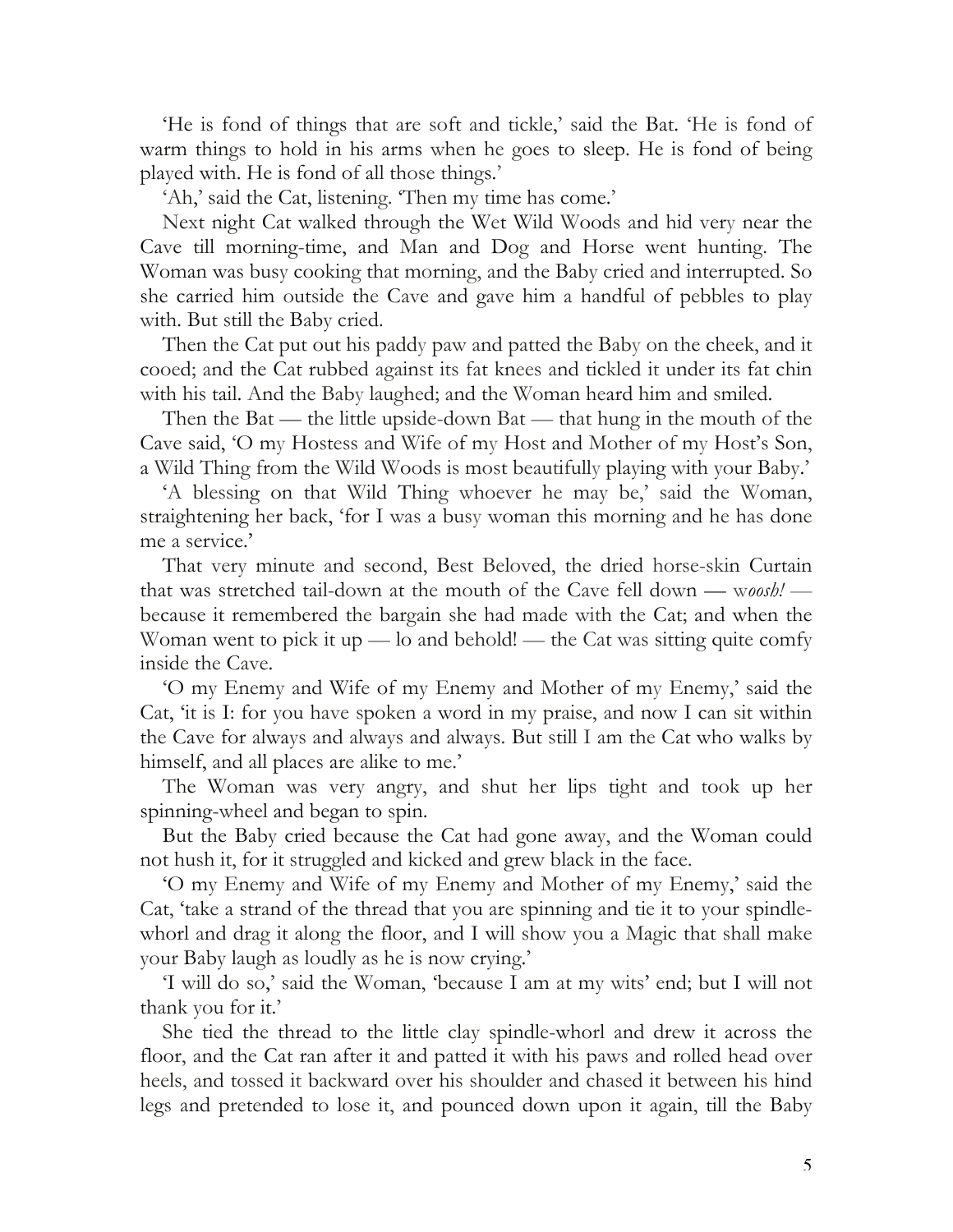laughed as loudly as it had been crying, and scrambled after the Cat and frolicked all over the Cave till it grew tired and settled down to sleep with the Cat in its arms.

'Now,' said the Cat, 'I will sing the Baby a song that shall keep him asleep for an hour.' And he began to purr, loud and low, low and loud, till the Baby fell fast asleep. The Woman smiled as she looked down upon the two of them, and said, 'That was wonderfully done. No question but you are very clever, O Cat.'

That very minute and second, Best Beloved, the smoke of the Fire at the back of the Cave came down in clouds from the roof — *puff!* — because it remembered the bargain she had made with the Cat; and when it had cleared away — lo and behold! — the Cat was sitting quite comfy close to the fire.

'O my Enemy and Wife of my Enemy and Mother of my Enemy,' said the Cat, 'it is I: for you have spoken a second word in my praise, and now I can sit by the warm fire at the back of the Cave for always and always and always. But still I am the Cat who walks by himself, and all places are alike to me.'

Then the woman was very very angry, and let down her hair and put more wood on the fire and brought out the broad blade-bone of the shoulder of mutton and began to make a Magic that should prevent her from saying a third word in praise of the Cat. It was not a Singing Magic, Best Beloved, it was a Still Magic; and by and by the Cave grew so still that a little wee-wee mouse crept out of a corner and ran across the floor.

'O my Enemy and Wife of my Enemy and Mother of my Enemy,' said the Cat, 'is that little mouse part of your Magic?'

'Ouh! Chee! No indeed!' said the Woman, and she dropped the blade-bone and jumped upon the footstool in front of the fire and braided up her hair very quick for fear that the mouse should run up it.

'Ah,' said the Cat, watching. 'Then the mouse will do me no harm if I eat it?'

'No,' said the Woman, braiding up her hair, 'eat it quickly and I will ever be grateful to you.'

Cat made one jump and caught the little mouse and the Woman said, 'A hundred thanks. Even the First Friend is not quick enough to catch little mice as you have done. You must be very wise.'

That very minute and second, O Best Beloved, the Milk-pot that stood by the fire cracked in two pieces — *ffft!* — because it remembered the bargain she had made with the Cat; and when the Woman jumped down from the footstool — lo and behold! — the Cat was lapping up the warm white milk that lay in one of the broken pieces.

'O my Enemy and Wife of my Enemy and Mother of my Enemy,' said the Cat, 'it is I: for you have spoken three words in my praise, and now I can drink the warm white milk three times a day for always and always and always. But *still* I am the Cat who walks by himself, and all places are alike to me.'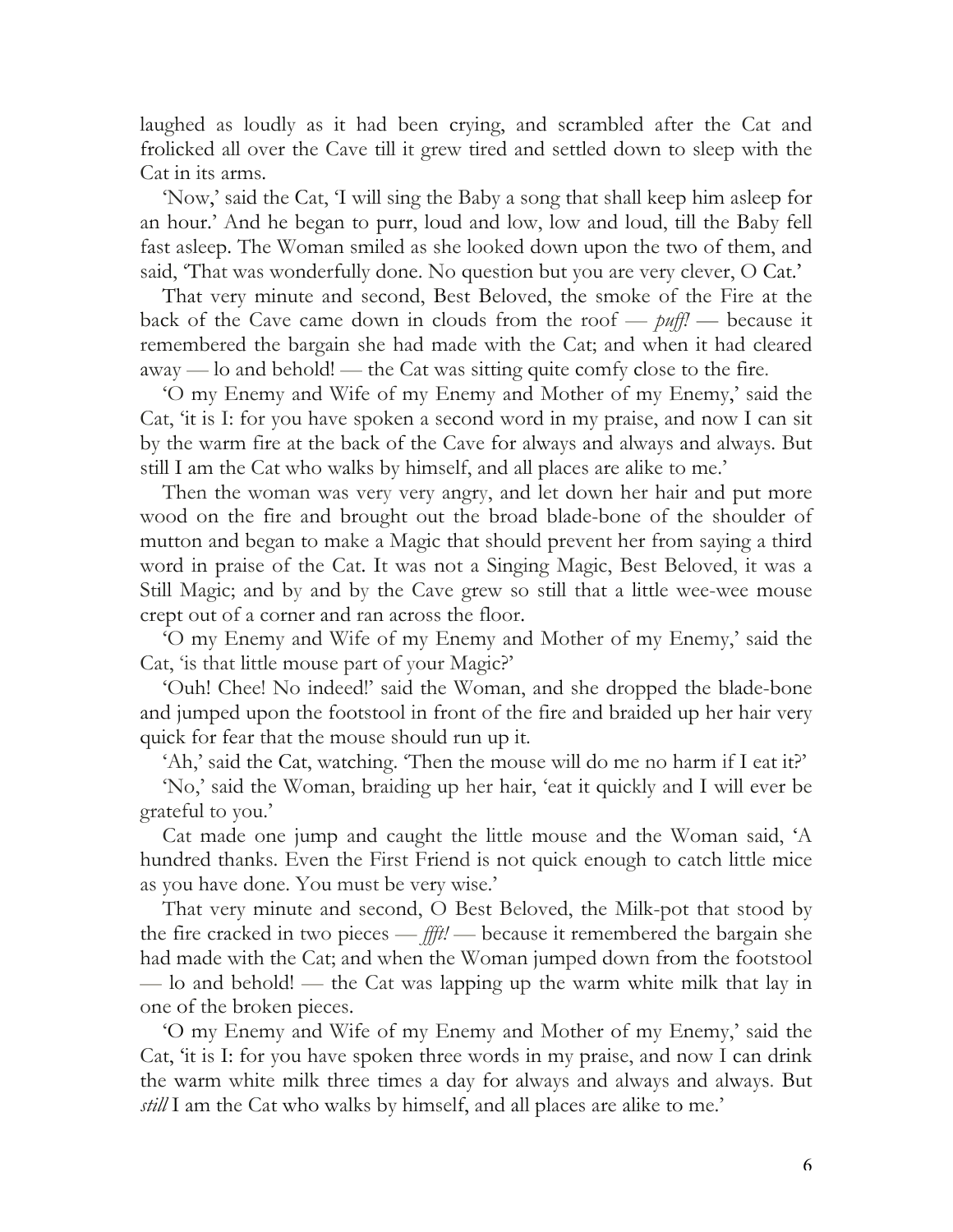Then the Woman laughed and set the Cat a bowl of the warm white milk and said, 'O Cat, you are as clever as a man, but remember that your bargain was not made with the Man or the Dog, and I do not know what they will do when they come home.'

'What is that to me?' said the Cat. 'If I have my place in the Cave by the fire and my warm white milk three times a day I do not care what the Man or the Dog can do.'

That evening when the Man and the Dog came into the Cave, the Woman told them all the story of the bargain, while the Cat sat by the fire and smiled. Then the Man said, 'Yes, but he has not made a bargain with *me* or with all proper Men after me.' Then he took off his two leather boots and he took up his little stone axe (that makes three) and he fetched a piece of wood and a hatchet (that is five altogether), and he set them out in a row and he said, 'Now we will make *our* bargain. If you do not catch mice when you are in the Cave for always and always and always, I will throw these five things at you whenever I see you, and so shall all proper Men do after me.'

'Ah!' said the Woman, listening. 'This is a very clever Cat, but he is not so clever as my Man.'

The Cat counted the five things (and they looked very knobby) and he said, 'I will catch mice when I am in the Cave for always and always and always; but *still* I am the Cat who walks by himself, and all places are alike to me.'

'Not when I am near,' said the Man. 'If you had not said that last I would have put all these things away for always and always and always; but now I am going to throw my two boots and my little stone axe (that makes three) at you whenever I meet you. And so shall all proper Men do after me!'

Then the Dog said, 'Wait a minute. He has not made a bargain with *me* or with all proper Dogs after me.' And he showed his teeth and said, 'If you are not kind to the Baby while I am in the Cave for always and always and always, I will hunt you till I catch you, and when I catch you I will bite you. And so shall all proper Dogs do after me.'

'Ah!' said the Woman, listening. 'This is a very clever Cat, but he is not so clever as the Dog.'

Cat counted the Dog's teeth (and they looked very pointed) and he said, 'I will be kind to the Baby while I am in the Cave, as long as he does not pull my tail too hard, for always and always and always. But *still* I am the Cat who walks by himself, and all places are alike to me.'

'Not when I am near,' said the Dog. 'If you had not said that last I would have shut my mouth for always and always and always; but *now* I am going to hunt you up a tree whenever I meet you. And so shall all proper Dogs do after me.'